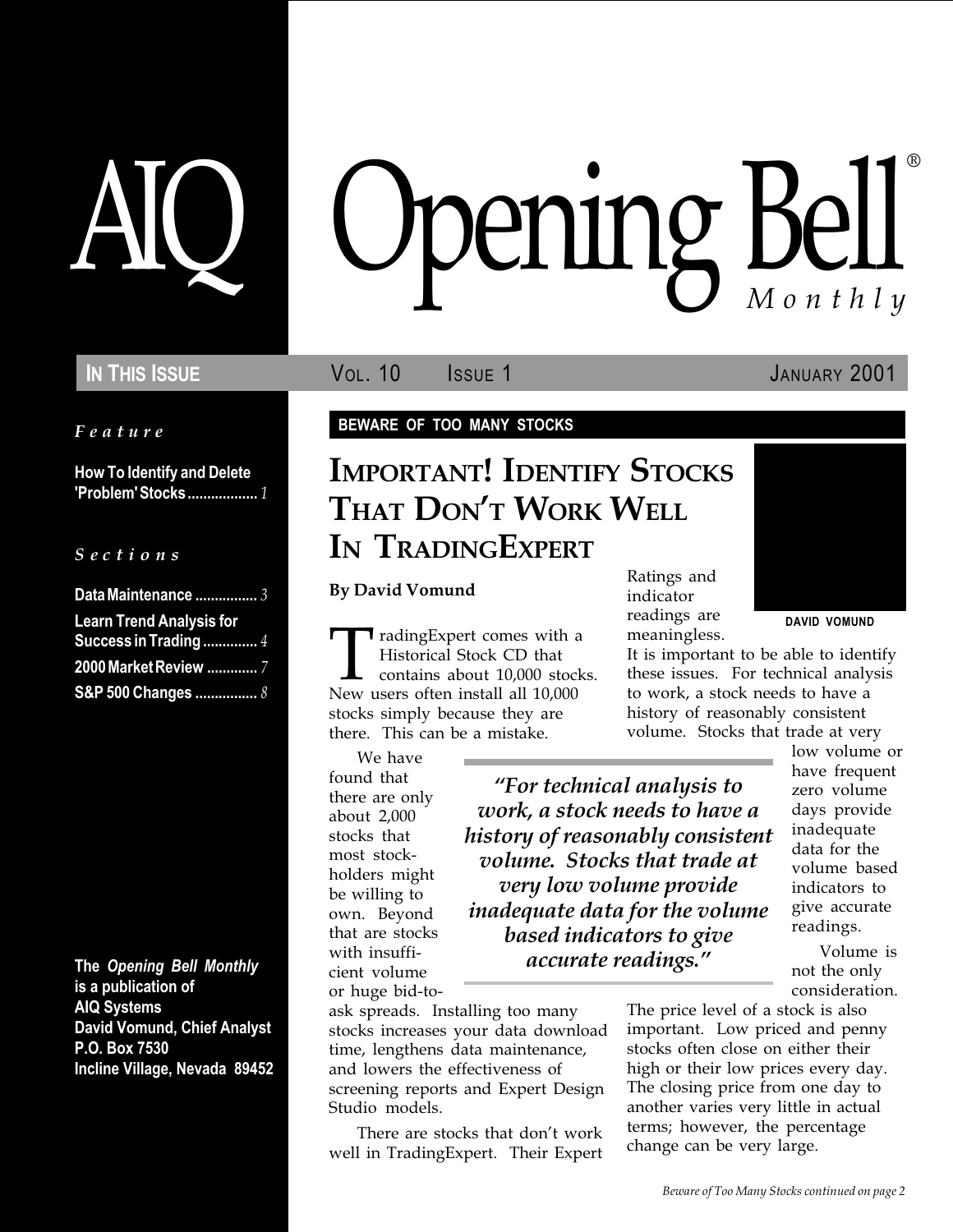## AIQ Opening Bell

#### BEWARE OF TOO MANY STOCKS continued ...

Stocks that don't work well are easy to identify. In **Figure 1** we see JPE Inc. (JPEI). The first problem with this stock is its low price of less that \$1. Partially because of the low price, the stock's price bars appear "blocky." Notice that at the start of the chart all the price bars have the same high price and the same low price.

In addition, the stock always closes on either its daily high price or its daily low price. Rarely does the stock close in between its high and low prices. That's because its closing price is simply its bid or its ask price. When a stock always closes on its high or low value, it will have invalid Money Flow, Volume Accumulation Percent, and On Balance Volume indicators.

JPE Inc. has short periods of volume over 100,000 shares but notice that its volume is typically less than 50,000 shares a day.

The biggest problem with having stocks like JPE Inc. in your system is that they make the AIQ reports and Expert Design Studio screenings difficult and time consuming to use. In Figure 2 we've run the Weighted Action List report on a database of 10,000 stocks. Notice how many low

#### PLEASE SEND CORRESPONDENCE TO:

Opening Bell Monthly G.R. Barbor, Editor P.O. Box 7530 Incline Village, NV 89452

AIQ Opening Bell Monthly does not intend to make trading recommendations, nor do we publish, keep or claim any track records. It is designed as a serious tool to aid investors in their trading decisions through the use of AIQ software and an increased familiarity with technical indicators and trading strategies. AIQ reserves the right to use or edit submissions.

For subscription information, phone 1-800-332-2999 or 1-775-831-2999. © 1992-2001, AIQ Systems



priced stocks appear on the report.

Of the top 10 stocks on the report, all but one have a price less than \$2. These are low volume stocks as well. If someone were to use this report hoping to find a good stock, he would have to sift through a bunch of stocks

that aren't worth analyzing in order to find a few stocks that are worth considering.

"If you are reluctant to delete stocks from a large database, you can generate AIQ reports only on stocks with sufficient price and volume."

don't work with low price/low volume stocks. That's not entirely true. It isn't the Expert Ratings that are faulty, it is the indicators that the Expert Ratings are based on that don't work. Most technical indicators won't work with low price/low volume stocks no matter which software package

you use.

The low priced stocks can hurt the calculation of industry groups as well. When a stock closes at

The Weighted

Action List isn't the only report that will be dominated by low priced/low volume stocks. Low priced stocks will dominate the top of the Relative Strength report because they went from \$1 to \$2. Stocks that always close on their high or their low price will dominate the Accumulation/Distribution report.

Some say it is a problem that TradingExpert's Expert Ratings

its bid of \$0.25 one day and then closes at its ask of \$0.50 the next, then a 100% price gain is factored into its parent group. That makes the group look more bullish than it actually is.

If you are reluctant to delete stocks from a large database, you can generate AIQ reports only on stocks with sufficient price and volume. In the Reports module, highlight Stock Reports and right-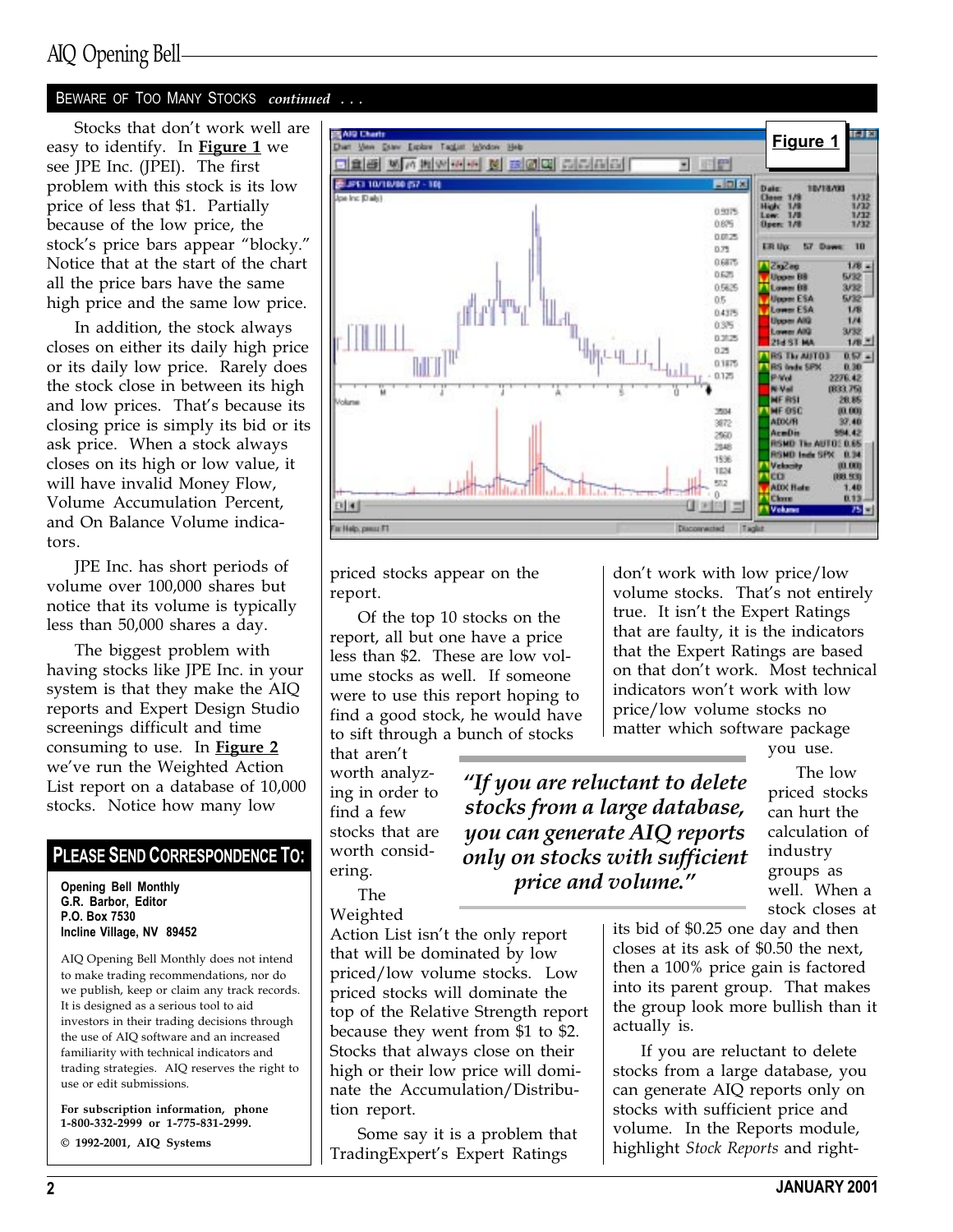#### BEWARE OF TOO MANY STOCKS continued ...

click the mouse (alternatively, you can click on Reports and then Global Properties). The Global Properties dialog box will appear. To have reports generated only on stocks greater than \$10 and volume greater than 200,000 enter 10 next to Price >= and enter 2000 next to Volume >=.

If you have installed too many stocks in your database and want to reduce the database size, use the Advanced Ticker Delete function in the Data Manager (see page 64 of the User Manual).

If you are installing stocks from the Historical Stock CD, you can use a minimum price and minimum volume filter. Start out with a minimum price of \$10 and a minimum volume of 200,000 shares (volume is listed in 100s so enter 2,000 as the minimum volume instead of 200,000). The system will tell you how many stocks pass the test before installing them. If you want more stocks, then loosen the param-

| <b>AIG Reports</b>                            |                      |                                  |    |     |          |                 |  |
|-----------------------------------------------|----------------------|----------------------------------|----|-----|----------|-----------------|--|
| Beparts View Generate Help                    |                      |                                  |    |     |          | <u>Figure 2</u> |  |
| <u>aa eee oo r</u>                            |                      |                                  |    |     |          |                 |  |
| <b>NO Fiegosts</b>                            | Weighted Action List |                                  |    |     |          |                 |  |
| <b>Stock Financial</b>                        | 10/19/00 - Daily     |                                  |    |     |          |                 |  |
| <b>D</b> Expert Analysis                      |                      | Upside Expert Rating             |    |     |          |                 |  |
| Action List<br>In Weighted Action List        |                      | Up - Down Signel Ratio 66 - 34   |    |     |          |                 |  |
| <b>C Upside Expirit Finling</b>               | Ticker               | Stock                            | Wt |     | ER Price | NChg            |  |
| Downside Expert Rate                          | <b>BLK</b>           | Blacktock 2001 Term Tring The    | 99 | 16  | 41.15/16 | 16              |  |
| <b>Signal Review</b>                          | <b>JPET</b>          | Joe Inc.                         | 38 | 97  | 1/8      | 33              |  |
| New Highs / New Laws                          | CEDO                 | Celox Laboratories Inc.          | 34 | 100 | 3/16     | 50              |  |
| Price Change - Lipside                        | CUCO                 | Cucos Inc.                       | 32 | 97  | 3/4      | 9               |  |
| Pice Change - Dounside                        | CAMB                 | Cambio Inc.                      | 28 | 55  | 5/32     |                 |  |
| Price Gap                                     | <b>BDRY</b>          | Caring Products Infi Inc.        | ZB | 39  | 1/8      | 0               |  |
| Ist Relative Strength - Strang                | SPOP                 | Spectrum Organic Products Inc.   | 24 | 55  | 11/32    | 10              |  |
| <b>Shot Text</b>                              | <b>HRT</b>           | Honitista inc.                   | 24 | 100 | 1./4     | 14              |  |
| <b>Cong Team</b>                              | ECSN                 | Encision Inc.                    | 22 | 100 | 15/18    | 60              |  |
| Relative Stength - Weak.                      | <b>GULF</b>          | Gulfwest Oil co                  | 21 | 100 | 1.7/32   | 22              |  |
| Volatility Analysis<br>m                      | <b>TOBR</b>          | Trans-Global Interactive Ltd.    | 21 | 100 | 1.14     | ŭ               |  |
| [M] Accumulation / Distribution               | ONST                 | On Stege Enterteinment           | 21 | 100 | 11/18    | 267             |  |
| Viskane Accounsiation                         | <b>FAIRC</b>         | <b>Flansissonce Entryt Corp.</b> | 28 | 100 | 5/32     | 25              |  |
| Volume Dietectures                            | <b>POWR</b>          | Environmental Pwr Cosp           | 20 | 100 | 11/15    | 38              |  |
| Penistence of Money Flow<br>m                 | TCCC                 | TOOC                             | 15 | 100 | 3/16     | Ű               |  |
| Price Volume Divergence<br>Ш<br>Volume Change | EMBR                 | Embryo Development Cp            | 18 |     |          | $\Box$          |  |
| m<br>Volume Spike<br>в                        | ARCI                 | Applience Recycling Or Amer      | 18 |     |          | 33              |  |
| Volume Trend                                  | <b>DIADO</b>         | CIAO XING UNIVES), TELPHONE I    | 18 | 16  | 1811/16  | Ĵ               |  |
| Mon Ang Cremever - Ugai                       | FBC.                 | Interferon Sciences Inc.         | 16 | 180 | 1.3/16   | 19              |  |
| Mov Avg Cremever - Daw                        | <b>PHYX</b>          | Physiometricing                  | 18 | 35  | 22 3/16  | 10              |  |
| Crossover of Two Mov Ave                      | <b>GLBS</b>          | Global Res Inc.                  | 16 | 35  | 31/2     | 12              |  |
| Mon Ang Status - Upside                       | SSG                  | Strategic Solutions Group Inc.   | 14 | 56  | 3/16     | źù              |  |
| Mor Ang Status - Downeis                      | SVECF.               | Scenvec Co Ltd.                  | 14 | 98  | 5.6      | 25              |  |
| Board P. France, Respitored                   | 新鮮                   | $-1 - 1 - 1 - 1$                 |    |     |          |                 |  |
|                                               |                      |                                  |    |     |          |                 |  |
| Fat Help, penus F1                            |                      |                                  |    |     |          | <b>IRALIN</b>   |  |

eters. Conversely, if you want less stocks then tighten the parameters. The process of installing stocks from the Historical Stock CD is described in the User Manual on page 42.  $\blacksquare$ 

David Vomund publishes VIS Alert, a weekly investment newsletter. For a sample copy of the newsletter, call (775) 831-1544 or go to www.visalert.com.

#### STOCK DATA MAINTENANCE

The following table shows past and future stock splits:

| <b>Stock</b>        | Ticker      | Split | Approx.<br>Date | <b>Stock</b>     | Ticker      | Split | Approx.<br>Date |
|---------------------|-------------|-------|-----------------|------------------|-------------|-------|-----------------|
| U.S. Physical Ther. | USPH        | 2:1   | 01/08/01        | Scholastic Corp. | SCHL        | 2:1   | 01/17/01        |
| Sanmina Corp.       | SANM 2:1    |       | 01/09/01        | IDEC Pharm.      | <b>IDPH</b> | 3:1   | 01/18/01        |
| Home Fin'l Bancorp  | $HWEN$ 2:1  |       | 01/11/01        | Gallagher (AJ)   | AJG         | 2:1   | 01/19/01        |
| Green Mount. Coffee | GMCR 2:1    |       | 01/12/01        | TALX Corp.       | <b>TALX</b> | 3:2   | 01/22/01        |
| Forest Labs         | <b>FRX</b>  | 2:1   | 01/12/01        | Southwest Water  | SWWC 5:4    |       | 01/22/01        |
| Direct Focus        | <b>DFXI</b> | 3:2   | 01/16/01        | Duke Energy      | <b>DUK</b>  | 2:1   | 01/29/01        |
| Brinker Int'l       | EAT         | 3:2   | 01/17/01        |                  |             |       |                 |

#### Trading Suspended:

Applied Biosystems (ABIO), Biomatrix Inc. (BXM), Cobalt networks (COBT), Cooker Restaurant Corp. (CGR), Florida Progress (FPC), Fort James (FJ), Lilly Industries (LI), MotherNature.com (MTHR), National Discount Brokerages (NDB), Rainforest Café Inc. (RAIN), Seagram Co. (VO), Simpson Ind. (SMPS)

#### Name/Ticker Changes:

China Broadband Corp. (CRBC) to China Convergent Corp. (CVNE) CNF Transportation (CNF) to CNF Inc. (CNF), CP&L Energy (CPL) to Progress Energy Inc. (PGN) Flour Corp. (FLR) to Massey Energy (MEE), PE Corp. (PEB) to Applera Corp-Applied Biosystems (ABI) Sybron Int'l (SYB) to Apocent Technologies (AOT)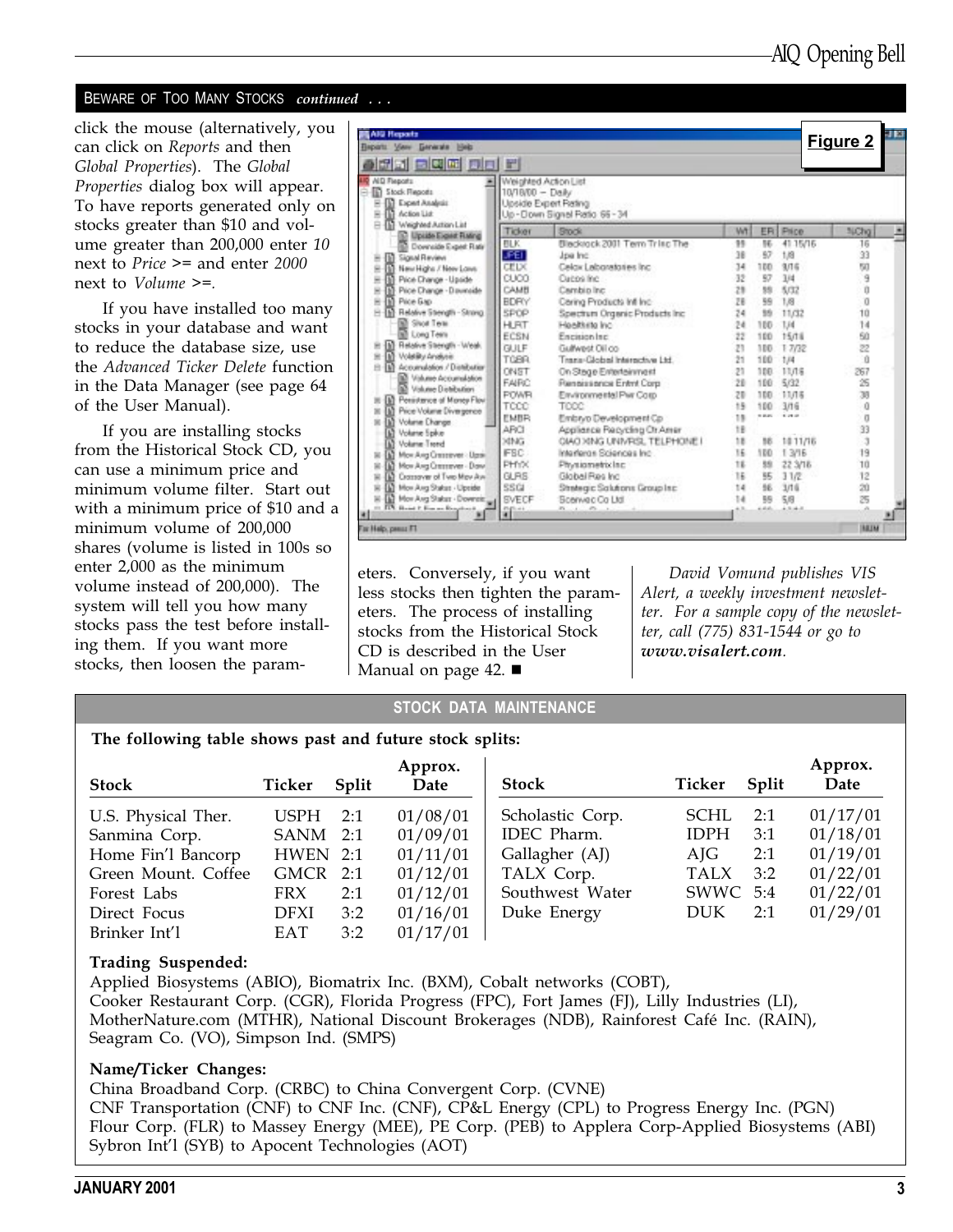## TREND ANALYSIS

# LEARN TO IDENTIFY TRENDS TO FIND VALID STOCKS AND COMMODITIES POSITIONS

### By Bobby Florez

Editor: Edward Robert "Bobby" Florez, a financial professional for almost three decades, retired from the Chicago Board of Trade in 1996 and now devotes his time to helping others learn how to trade. In the October and November 2000 issues of the Opening Bell, Mr. Florez discussed the basics of futures and how futures can give a perspective of financial trends. In this issue, he covers analysis methods to identify valid trading positions for both stocks and commodities.

#### Important to Identify Trends and Themes

Those new to trading should gain market experience by examining the markets that interest them. In doing so, they should learn to identify the kinds of trends that compose those markets. Trends are among the first things you should study and comprehend.

Trends are almost always associated with some well-publicized "theme." If one looks at any kind of social or cultural trend, be it fashion, food, transportation, advertising, or even politics, there is always a thematic tone associated with it. Shrewd and successful people are quick to identify and act upon these themes and trends.

Themes and trends abound in the markets and being able to identify them is very important. Knowledgeable, successful traders are always the first to take positions at the onset of an identifiable trend or theme. Conversely, they

are the first to get out when the trend or theme has been overplayed or has served its purpose.

#### Two Kinds of Trends

There are two kinds of trends - lateral and angular. And there are two kinds of angular trends up and down.

In **Figure 3** we see a bar chart of the Dow Jones Industrial Average. Notice how the Dow swings in a noticeably wide yet precise trading range since the middle of April.

Consider its tendency to want to hold above 10,112 (support) and below 11,880 (resistance). It

Knowledgeable, successful traders are always the first to take positions at the onset of an identifiable trend or theme. Conversely, they are the first to get out when the trend or theme has been overplayed or has served its purpose.

> wasn't until August that a successful upside penetration (breakout) of the resistance level at 10,880 occurred. Thereafter, for a few weeks, the market successfully tested its all-time record high above 11,520 in early April.

Lateral trends are very important market phenomena for traders and analysts to pay attention to. The lateral trend, or trading range, is the womb from which a majority of up and down trends usually come.

This action, which we have identified since April in the Dow Jones Industrial Average, is called a major lateral trend. Within its

upper and lower boundaries of resistance and support there were many up and down swings, or angular trends, each one lasting for at least a week.

Although a lateral trend may stretch sideways for weeks or even months, you will always be able to identify minor up and down swings within the confines of the lateral trend.

As long as the lateral trend remains in place, the strength of these up and down swings is considerably less than the power of the lateral movement. However, if the strength of one of these swings becomes greater than the

lateral trend's power, then it will break through the trading range in either an up or down direction.

Looking again at Figure 3, the upper boundaries of the Dow's trading range was broken in August. At that time, an up swing with enough strength behind it broke

through the resistance level at about 11,880. The Dow moved higher for several weeks after the breakout.

Incidentally, at this time another trading range of greater magnitude and power than the one we have been reviewing was becoming apparent. The top, or resistance level, of this trading range is the all-time record high of the Dow Jones Industrial Average, which was set in April of this year.

In Figure 3, we see that the ability of the overall trend to contain any rally is greater than the power of minor uptrends i.e., the lateral trend is of greater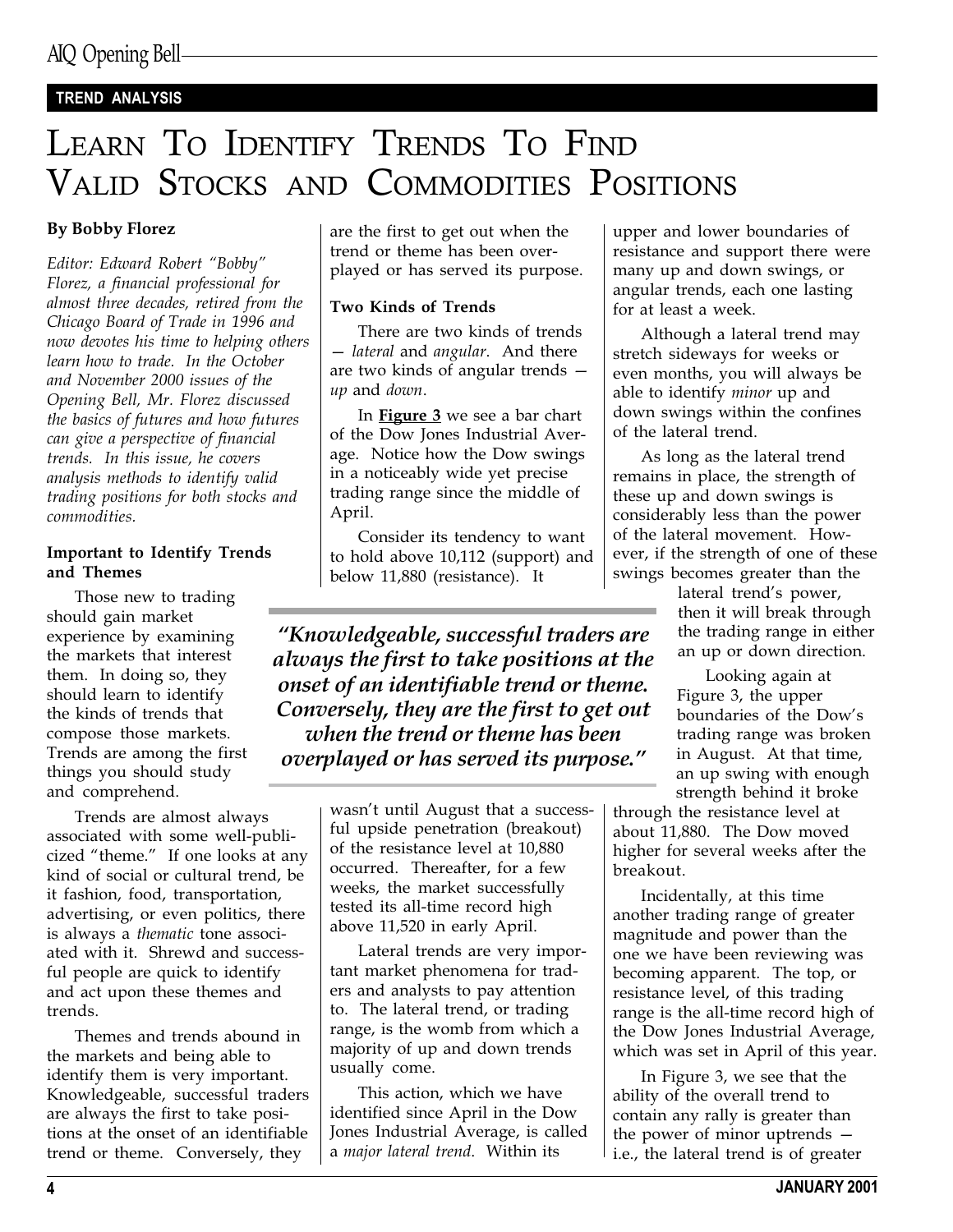#### TREND ANALYSIS continued ...

minor up and down swings.

#### Recognizing Trends

A market is likely to reverse its trend at or about the old support or resistance levels. After reversing, it swings towards the opposing side of the trading range. This leads us to two important trading rules:

Always take profits, no matter how small, the first time a previously identified support or resistance point is tested. Profits can be taken the second, third, or fourth time that they are tested as well.

Never anticipate breakouts! You should always wait for the actual break of the lateral trend.

These rules sound simple but the majority of traders do just the opposite. They would rather "wait and see" what the market will do rather than exit their positions whenever a market tests a key support or resistance point. Or, they initiate a position in anticipation of either an upside or downside breakout of the market from its prevailing trading range.



Trading within lateral trends is difficult and only for short-term traders. A simpler method of making money is to play the breakouts from the lateral trends.

#### The Definitive Trend: A Position Entry & Exit Signal

If a market is trending up, it



will trend in higher up swings and higher down swings. For down trending markets, the market will make lower down swings and lower up swings.

Whenever a market violates its last corrective swing in its prevailing trend, it is an indication that the trend may be changing. You must be prepared to act if the prevailing trend does not resurrect itself right away. I can reveal countless examples of major trends that began when a definitive trend violation like this occurred.

#### The S&P 500

On Friday July 17, the S&P 500 made what appeared to be an upside breakout from a torturous month long lateral trend, Figure 4. However, instead of maintaining its upward momentum, it abruptly reversed.

The question to ask when viewing price activity at the time of a breakout is: what is the precise position risk? To answer

Trend Analysis continued on page 6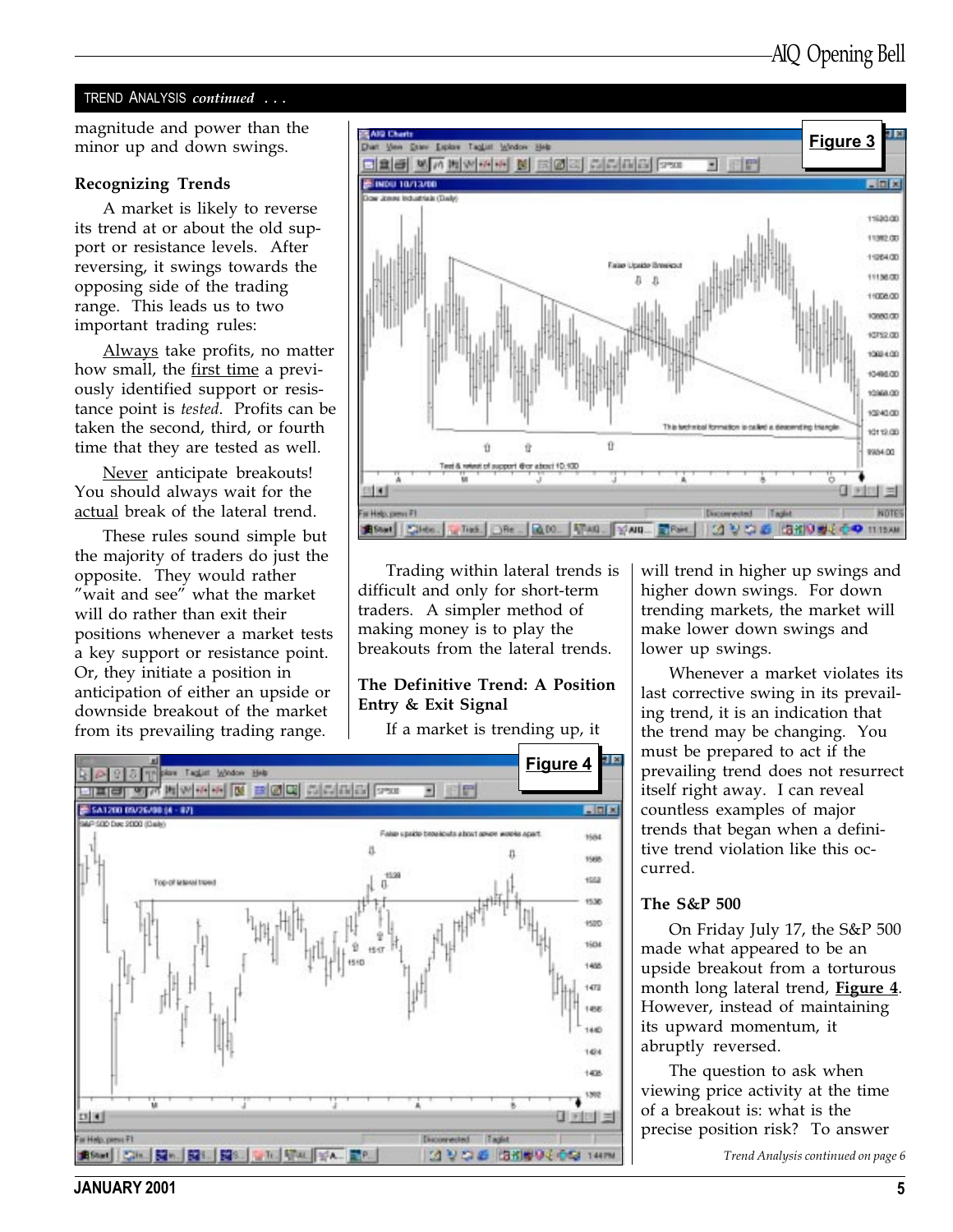## AIQ Opening Bell

### TREND ANALYSIS continued . . .

that question, let's recount the activity from July 17, the day the market actually attempted to break out.

Notice that on July 19, two trading days after breakout, the market incurred a normal downside reaction. The next day, the market rallied and attempted to resume its upward trend. But this rally lasted only one day. Thereafter, not only did the market fail to rally and regain its up trending momentum and make another new up swing above the July 17 high, but it also declined below the last down swing that occurred on July 19.

Thus, in one fell-swoop, the market gave two negative signals. These were signals that would have prevented the bullish but prudent trader from maintaining or initiating any bullish strategies. Once the market broke below its previous lows, professional and institutional traders were not only dumping shares from their portfolios, they were probably also initiating bearish trading strategies.

Traders who neglected these signals were subject to a profound plunge in the market and a resounding deflation of buying power in their portfolios.

The purpose of the point we are making is to encourage you to pay attention to the market's trend - its definitive trend. If you do, you will always be able to fix your position risk at an objective point no matter what market you trade. And you can do this before actually taking a position in the market.

For example, let's say that you wanted to buy a stock index future but wanted to limit your risk exposure in case the market reversed its trend. Where would you place your protective sell



stop? An objective stop could be placed just below its last down swing. You would not want to maintain any bullish positions below that point. In other words you should not maintain any bullish posture in this market if the last down swing is broken by any future down swing.

When you look at the price differential where the market is compared to its last down swing, you may get cold feet because the difference may be more than what you want to risk. If it's more than you want to risk then you probably wouldn't take a position, which is in itself a natural mechanism of risk control..

With this analysis, you have automatically and without much conjecture, let the protocol of the definitive trend determine what your action should be in accord with your personal sense of risk. We might add here that had you taken a long position on or around July 17, your stop should have been moved up to the level of the last down swing on July 19, from

the July 11 level.

To be successful with shortterm-trading, it is important to make daily observations and make daily adjustments to your positions when needed. Even if you only have one day to make the adjustment, it should be done.

#### Day Trading

Let's take a look at the fastest growing market for day traders, the E-mini Nasdaq 100. This contract is an index futures contract and is traded at the Chicago Mercantile Exchange.

Figure 5 is a four-minute bar chart of the December 2000 contract on October 16. This shortterm time frame is about as fast as any trader can analyze and execute. You have to be quick to figure and act. Yet, using only four-minute intervals does somewhat diminish your risk in extremely active markets. This kind of trading, however, is only for those who crave extreme action.

> The December 2000 contract Trend Analysis continued on page 8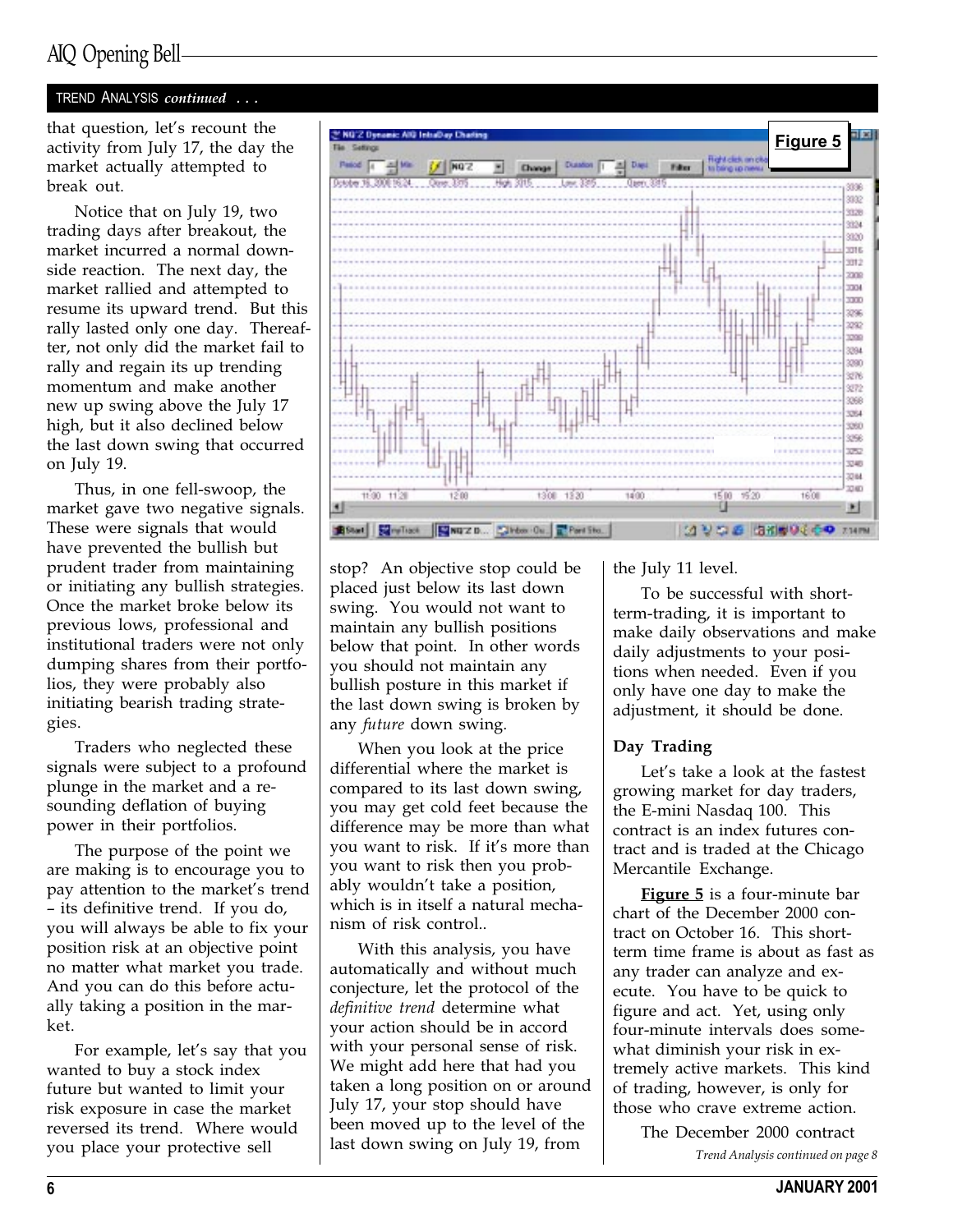#### MARKET REVIEW

# 2000 IN REVIEW

#### By David Vomund

**M** arket historians know<br>that 1973-74, 1982, and<br>market years. We can now add that 1973-74, 1982, and 1990 were very bad 2000 to that list. From its high to its low, the once-invincible Nasdaq Composite fell over 50%. Drops of 50% or more in major markets are historic events. The Nasdaq fell 59.9% between January 1973 to October 1974, but it has never had so steep a fall since. It took until 1979 for the Nasdaq to recover those losses.

The sharp selloff was mostly limited to the Nasdaq growth stocks. For the year, the S&P 500 fell 10%.

Simple trendline analysis tells a lot about the market. In Figure 6 we show a weekly log-scale chart of the S&P 500 along with its support trendline. This trendline began at the 1994 low and acted as support through the rest of the decade. This is a very strong trendline since it was successfully tested on several occasions.



Figure 6Ven Davy Lipkes Tagjist Window Heb **one to make to be a wind of the or** letter · 田野 SPX 12/22/00 **DI** 1536.00 1433.68 1331.28<br>1280.00 1177.68 1126.40 1876.28 1024.00 972.00 921.60 670.40 Five year napot tendine broken in Sept. 2080 819.20 769.00 715.00 685.60 614.40 583.20 512.00 **MAJOMAJOWAJOMAJOMAJ** ö  $0 \oplus \Lambda$ ù 可测 非因用非属 For Help, penus FT Ducowacied Taglet

trendline was finally broken. A break of this support trendline didn't necessarily mean that the market would go lower but it did imply that the uptrend is over. The S&P 500 fell a quick 10% once the trendline was broken.

In **Figure 7** we show a logscale weekly chart of the Nasdaq Composite. A ten-year support trendline connects the 1990 bear

market low with the 1994 and 1998 lows. Despite the 50% correction in the Nasdaq, this support trendline has not been broken. This is testimony to the extreme run-up we saw in 1999. This trendline represents important

support as we move into the year 2001.

For growth investors, one of the best market timing techniques is to look at the relative strength of the Nasdaq versus the S&P 500. In **Figure 8** we see a chart of the Nasdaq in the year 2000 along with its weekly RSMD SPX indicator. This indicator rose in value for the first two months of the year, implying the Nasdaq was outperforming the S&P 500. The indicator then turned south from mid-March until June. During the summer months the indicator drifted sideways but fell once again during the fourth quarter. Unlike in 1999, the RSMD SPX favored the Nasdaq over the S&P 500 only a few months during the whole year.

Figure 8 shows two resistance levels on the Nasdaq. The lower horizontal trendline connects the May and October lows. In December the Nasdaq rallied to this trendline but could not break above the resistance. An addi-

Market Review continued on page 8